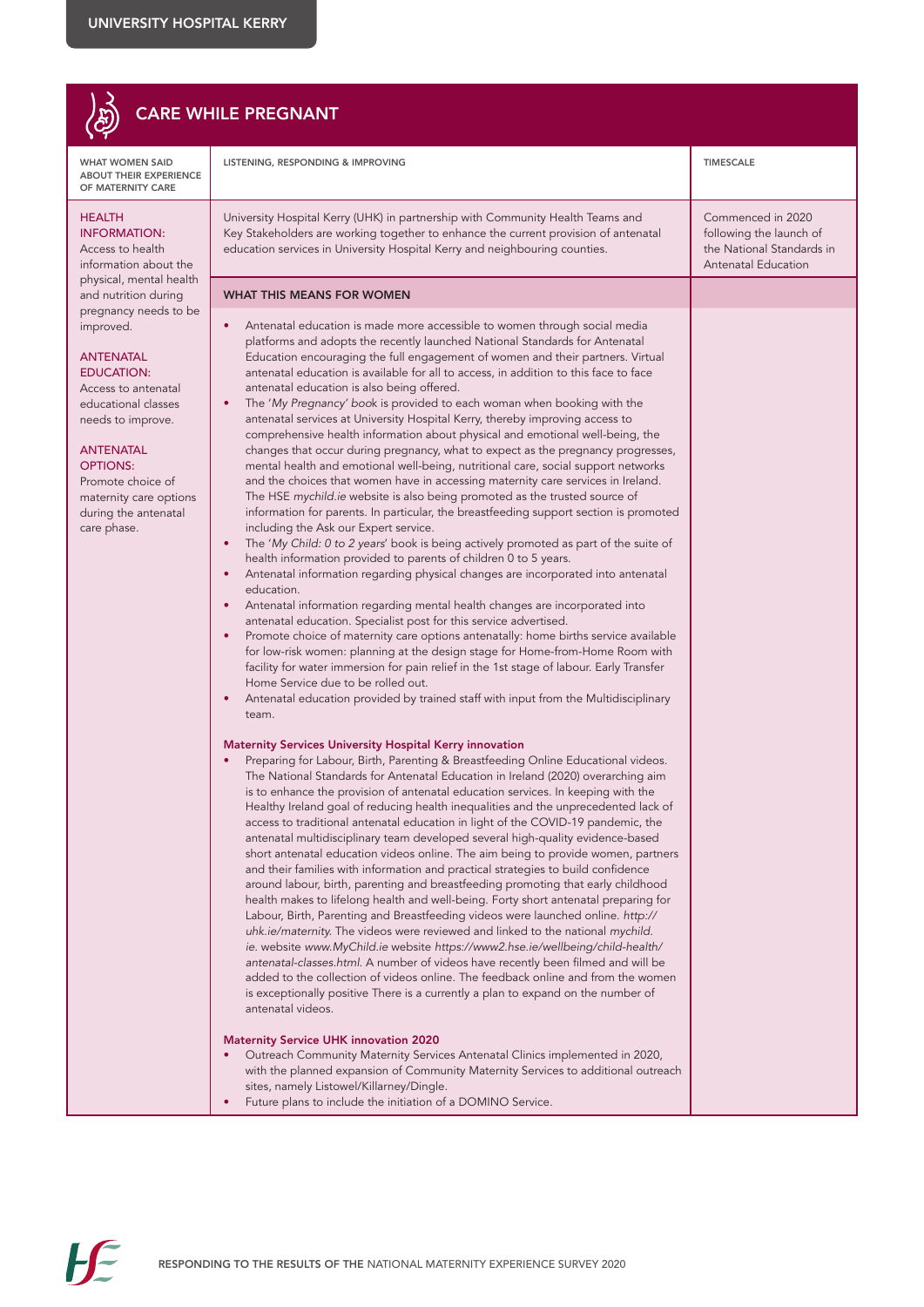|                                                                                                                                                                                                                                                                                                                                                                              | <b>CARE WHILE PREGNANT</b>                                                                                                                                                                                                                                                                                                                                                                                                                                                                                                                                                                                                                                                                                                                                                                                                                                                                                                                                                                                                                                                                                                                                                                                                                                                                  |                                                                      |
|------------------------------------------------------------------------------------------------------------------------------------------------------------------------------------------------------------------------------------------------------------------------------------------------------------------------------------------------------------------------------|---------------------------------------------------------------------------------------------------------------------------------------------------------------------------------------------------------------------------------------------------------------------------------------------------------------------------------------------------------------------------------------------------------------------------------------------------------------------------------------------------------------------------------------------------------------------------------------------------------------------------------------------------------------------------------------------------------------------------------------------------------------------------------------------------------------------------------------------------------------------------------------------------------------------------------------------------------------------------------------------------------------------------------------------------------------------------------------------------------------------------------------------------------------------------------------------------------------------------------------------------------------------------------------------|----------------------------------------------------------------------|
| <b>WHAT WOMEN SAID</b><br><b>ABOUT THEIR EXPERIENCE</b><br>OF MATERNITY CARE                                                                                                                                                                                                                                                                                                 | LISTENING, RESPONDING & IMPROVING                                                                                                                                                                                                                                                                                                                                                                                                                                                                                                                                                                                                                                                                                                                                                                                                                                                                                                                                                                                                                                                                                                                                                                                                                                                           | <b>TIMESCALE</b>                                                     |
| <b>HEALTH</b><br><b>INFORMATION:</b><br>Access to health<br>information about the<br>physical, mental health<br>and nutrition during<br>pregnancy needs to be<br>improved.<br><b>ANTENATAL</b><br><b>EDUCATION:</b><br>Access to antenatal<br>educational classes<br>needs to improve.<br><b>ANTENATAL</b><br><b>OPTIONS:</b><br>Promote choice of<br>maternity care options | University Hospital Kerry in partnership with the National Perinatal Mental Health Team<br>is implementing a Mental Health Promotion Programme for women during pregnancy.<br>The programme aims:<br>Improving health information about mental health changes that occur during<br>pregnancy for all women.<br>Provide access to perinatal/specific mental health care services for women with<br>additional needs.<br>Ensure that women have the opportunity to discuss any worries or concerns that<br>they may have when engaging with Maternity Services in University Hospital Kerry.<br>Build the capacity of staff and managers in Maternity Services of University Hospital<br>Kerry to promote positive mental health during pregnancy and to signpost women<br>to appropriate services when needed.<br>Perinatal Mental Health Specialist Midwife post advertised.<br>There is an established pathway of referral within UHK to the Department of<br>Psychiatry on site.<br>Staff members have attended Perinatal Mental Health Conferences within Ireland<br>and all Maternity Service staff member may access the Perinatal Mental App.                                                                                                                                         | Work commenced in 2018<br>and will be advanced<br>throughout 2020-21 |
| during the antenatal<br>care phase.                                                                                                                                                                                                                                                                                                                                          | WHAT THIS MEANS FOR WOMEN<br>All women when making their first booking appointment in maternity services are<br>being asked about their physical and mental health well-being. During this stage,<br>if a woman is identified as requiring additional mental health support there is an<br>existing referral pathway to the Mental Health Services of UHK.<br>All women will be provided with more accessible health information about the<br>mental health changes that occur during pregnancy. New health information leaflets<br>about mental health during a pregnancy have been developed and will be provided<br>to women when they first engage with maternity services.<br>Women who require support for milder mental health problems or who have more<br>complex health needs in pregnancy will be referred via established UHK referral<br>pathway to the Psychiatry Services in UHK.<br>A proactive campaign of support informing women that they can discuss any<br>worries or concerns that they may have during their pregnancy when engaging with<br>the Maternity Services of University Hospital Kerry will be promoted.<br><b>Maternity Service UHK Planning:</b><br>Further promotion by the Midwifery Staff in community support programmes such<br>as 'Mellow Bumps'. |                                                                      |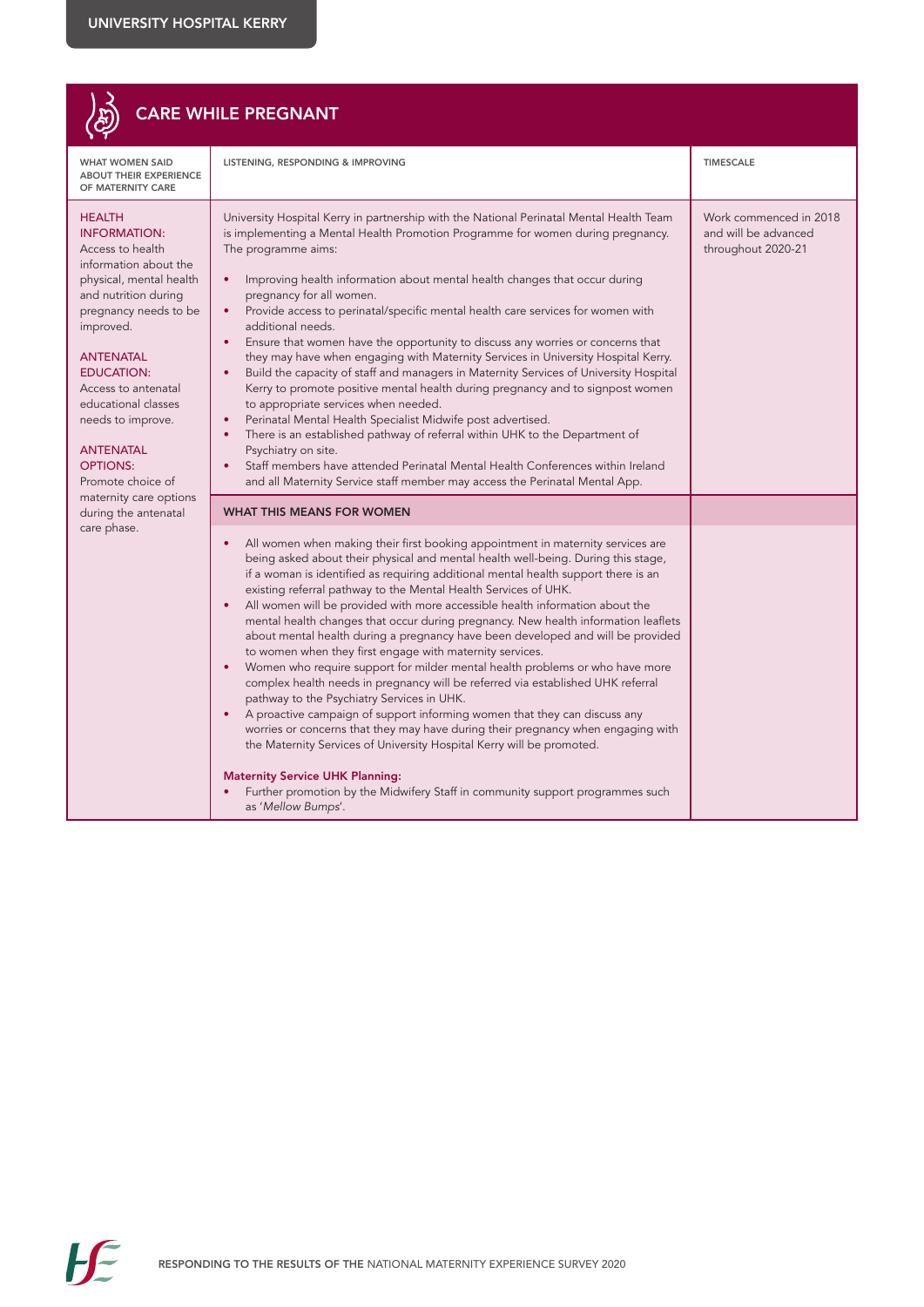| LABOUR AND BIRTH                                                                                                                                                                                                                                                                                                          |                                                                                                                                                                                                                                                                                                                                                                                                                                                                                                                                                                                                                                                                                                                                                                                                                                                                                                                                                                                                                                                                                                                                                                                                                             |                                    |  |
|---------------------------------------------------------------------------------------------------------------------------------------------------------------------------------------------------------------------------------------------------------------------------------------------------------------------------|-----------------------------------------------------------------------------------------------------------------------------------------------------------------------------------------------------------------------------------------------------------------------------------------------------------------------------------------------------------------------------------------------------------------------------------------------------------------------------------------------------------------------------------------------------------------------------------------------------------------------------------------------------------------------------------------------------------------------------------------------------------------------------------------------------------------------------------------------------------------------------------------------------------------------------------------------------------------------------------------------------------------------------------------------------------------------------------------------------------------------------------------------------------------------------------------------------------------------------|------------------------------------|--|
| <b>WHAT WOMEN SAID</b><br><b>ABOUT THEIR EXPERIENCE</b><br>OF MATERNITY CARE                                                                                                                                                                                                                                              | LISTENING, RESPONDING & IMPROVING                                                                                                                                                                                                                                                                                                                                                                                                                                                                                                                                                                                                                                                                                                                                                                                                                                                                                                                                                                                                                                                                                                                                                                                           | <b>TIMESCALE</b>                   |  |
| <b>COMMUNICATION:</b><br>The need to<br>improve healthcare<br>communication and<br>involvement in decision<br>making during labour<br>and birth.<br><b>PAIN RELIEF:</b><br>The need to improve<br>pain relief during<br>labour and birth.<br><b>SUPPORT:</b><br>Women said they<br>wanted to be fully<br>supported during | University Hospital Kerry Maternity Services is implementing quality improvement<br>initiatives to improve women's experience of labour and birth and promote best<br>practice in communication skills and shared decision making with women.<br>All key staff in the Maternity Services of University Hospital Kerry will participate in<br>training in the National Healthcare Communication Skills Programme. Training has<br>already commenced and 10 staff have participated in the programme, with further<br>staff training planned (deferred due to COVID-19).<br>Patient prompts will be designed to encourage women to become more involved<br>in decision making about their pregnancy care and to voice any worries or concerns<br>that they may have during their pregnancy care.<br>An initiative to promote better pain relief during labour called Hopscotch (planned<br>$\bullet$<br>April 2020 but deferred due to COVID-19, to be rescheduled).<br>Birth Preferences are available in Maternity Services in University Hospital Kerry.<br>Skin-to-skin contact promoted and implemented in Maternity Services in University<br>Hospital Kerry.<br>One-to-One midwifery care provided to women in labour. | Work commenced in 2019-<br>ongoing |  |
| labour and birth.                                                                                                                                                                                                                                                                                                         | <b>WHAT THIS MEANS FOR WOMEN</b>                                                                                                                                                                                                                                                                                                                                                                                                                                                                                                                                                                                                                                                                                                                                                                                                                                                                                                                                                                                                                                                                                                                                                                                            |                                    |  |
|                                                                                                                                                                                                                                                                                                                           | Women will be supported and encouraged to be more involved in the decision<br>making about their care, patient prompts will be designed and available to women<br>to invite women to ask questions about their birth preferences and postnatal care.<br>Epidural available 24/7 to women attending Maternity Services in University<br>Hospital Kerry.                                                                                                                                                                                                                                                                                                                                                                                                                                                                                                                                                                                                                                                                                                                                                                                                                                                                      |                                    |  |
|                                                                                                                                                                                                                                                                                                                           | <b>Maternity Service UHK plan</b><br>Funding approved from the National Women and Infant Health programme for a<br>Home-from-home Room in line with the National Maternity Strategy (2016 – 2026),<br>this will include phase one water immersion for pain relief in the 1st stage of labour.                                                                                                                                                                                                                                                                                                                                                                                                                                                                                                                                                                                                                                                                                                                                                                                                                                                                                                                               |                                    |  |

|                                                                                                         | <b>SUPPORT WITH FEEDING AFTER BIRTH</b>                                                                                                                                                                                                                                                                                                                                                                                                                                                                                                                                                                                                                                                                                                                                                                                                                                                                                                                                                                                                                                                                    |                                       |
|---------------------------------------------------------------------------------------------------------|------------------------------------------------------------------------------------------------------------------------------------------------------------------------------------------------------------------------------------------------------------------------------------------------------------------------------------------------------------------------------------------------------------------------------------------------------------------------------------------------------------------------------------------------------------------------------------------------------------------------------------------------------------------------------------------------------------------------------------------------------------------------------------------------------------------------------------------------------------------------------------------------------------------------------------------------------------------------------------------------------------------------------------------------------------------------------------------------------------|---------------------------------------|
| <b>WHAT WOMEN SAID</b><br><b>ABOUT THEIR EXPERIENCE</b><br>OF MATERNITY CARE                            | LISTENING, RESPONDING & IMPROVING                                                                                                                                                                                                                                                                                                                                                                                                                                                                                                                                                                                                                                                                                                                                                                                                                                                                                                                                                                                                                                                                          | <b>TIMESCALE</b>                      |
| <b>FEEDING:</b><br>Women said that they<br>require more support<br>and help with feeding<br>their baby. | University Hospital Kerry Maternity Services is implementing quality improvement<br>initiatives to improve women's experience of care after birth; including:<br>Improved infant feeding education and support for women in the antenatal and<br>1.<br>postnatal period, supporting the mother's choice concerning infant feeding.<br>2. Additional midwives and staff have been employed to respond to the growing<br>demands of the service. Training in breastfeeding support has been provided to<br>improve capacity and support for women in care after birth.<br>3. Staff will participate in the breastfeeding HSELand blended learning programme<br>developed by HSE National Healthy Childhood Programme.<br>4. 10 Steps to successful breastfeeding (www.baby-friendly.ie), supporting skin-to-skin<br>contact and responsive feeding are being actively promoted.<br>5. Lactation Consultant: during COVID-19 the need for infant feeding support was<br>identified and a member of staff was redeployed within the service. UHK Maternity<br>Services has now a Lactation Consultant in post. | Work commenced in 2020<br>and ongoing |
|                                                                                                         | <b>WHAT THIS MEANS FOR WOMEN</b>                                                                                                                                                                                                                                                                                                                                                                                                                                                                                                                                                                                                                                                                                                                                                                                                                                                                                                                                                                                                                                                                           |                                       |
|                                                                                                         | The role of all midwives in supporting women to breastfeed will be actively<br>٠<br>promoted, to increase support for women breastfeeding.<br>Lactation Nurse/Midwife specialist is available to women in UHK Maternity Services<br>$\bullet$<br>for additional support with breastfeeding.<br>Health information will be provided to women about feeding support available to<br>$\bullet$<br>them in the hospital and the community, including the role of their Public Health<br>Nurse.<br>Community support groups such as La Leche League and Cuidiú are available for<br>٠<br>women to access breastfeeding support in the community.                                                                                                                                                                                                                                                                                                                                                                                                                                                                |                                       |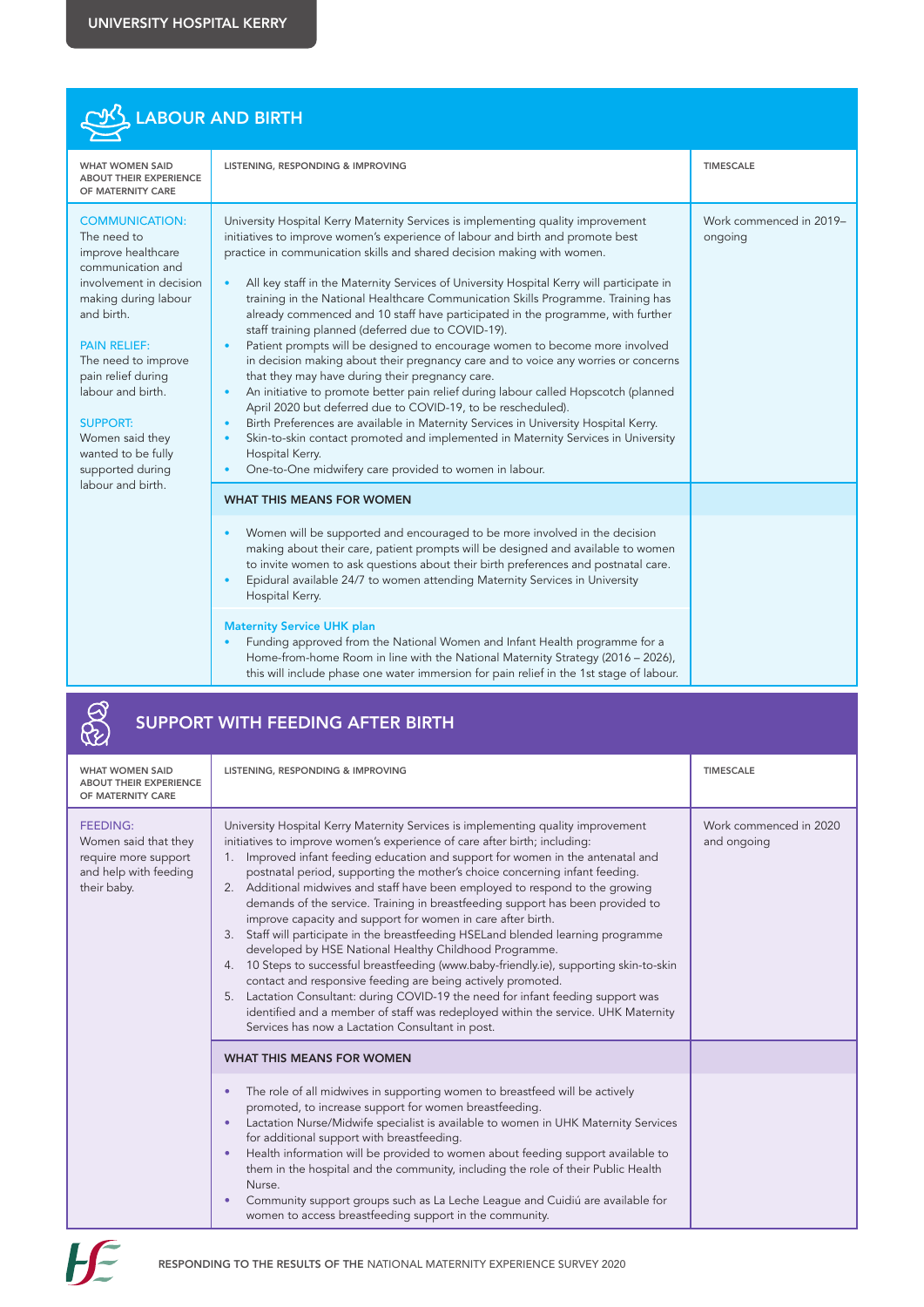

| WHAT WOMEN SAID<br>ABOUT THEIR EXPERIENCE<br>OF MATERNITY CARE                                                                                                                                                                                                                                                          | LISTENING, RESPONDING & IMPROVING                                                                                                                                                                                                                                                                                                                                                                                                                                                                                                                                                                                                                                                                                                                                                                                                                                                                                                                                                                                                                                                                                                                                                                                                                                                                                                                                                                                                                                                                                                                                                                                                                                                                                                                                                                                                                                                                                                                                                                                                                                                                                                                                                                                                                                                                                                                                                                                                                                                                                                                                                                                                                                                                                                                                                                                                                                                                                                                                                                                                                                                                                                                                                                                                                                                                                                                                                                                                                                                                                                                                        | <b>TIMESCALE</b> |
|-------------------------------------------------------------------------------------------------------------------------------------------------------------------------------------------------------------------------------------------------------------------------------------------------------------------------|--------------------------------------------------------------------------------------------------------------------------------------------------------------------------------------------------------------------------------------------------------------------------------------------------------------------------------------------------------------------------------------------------------------------------------------------------------------------------------------------------------------------------------------------------------------------------------------------------------------------------------------------------------------------------------------------------------------------------------------------------------------------------------------------------------------------------------------------------------------------------------------------------------------------------------------------------------------------------------------------------------------------------------------------------------------------------------------------------------------------------------------------------------------------------------------------------------------------------------------------------------------------------------------------------------------------------------------------------------------------------------------------------------------------------------------------------------------------------------------------------------------------------------------------------------------------------------------------------------------------------------------------------------------------------------------------------------------------------------------------------------------------------------------------------------------------------------------------------------------------------------------------------------------------------------------------------------------------------------------------------------------------------------------------------------------------------------------------------------------------------------------------------------------------------------------------------------------------------------------------------------------------------------------------------------------------------------------------------------------------------------------------------------------------------------------------------------------------------------------------------------------------------------------------------------------------------------------------------------------------------------------------------------------------------------------------------------------------------------------------------------------------------------------------------------------------------------------------------------------------------------------------------------------------------------------------------------------------------------------------------------------------------------------------------------------------------------------------------------------------------------------------------------------------------------------------------------------------------------------------------------------------------------------------------------------------------------------------------------------------------------------------------------------------------------------------------------------------------------------------------------------------------------------------------------------------------|------------------|
| DEBRIEFING:<br>Women said that<br>they would like the<br>opportunity to discuss<br>labour and birth<br>afterwards.                                                                                                                                                                                                      | 1. Improving health information at discharge and improving smoother transitions of<br>care between hospital and community services.<br>Promoting the role of all staff and their ability to address worries and concerns.<br>2.<br>Providing women with comprehensive health information on discharge, specifically<br>3.<br>concerning mental health.<br>Part of the induction process for the Obstetric Team involves education on<br>4.<br>communication and debriefing with Service Users.                                                                                                                                                                                                                                                                                                                                                                                                                                                                                                                                                                                                                                                                                                                                                                                                                                                                                                                                                                                                                                                                                                                                                                                                                                                                                                                                                                                                                                                                                                                                                                                                                                                                                                                                                                                                                                                                                                                                                                                                                                                                                                                                                                                                                                                                                                                                                                                                                                                                                                                                                                                                                                                                                                                                                                                                                                                                                                                                                                                                                                                                           |                  |
| ACCESS TO A HEALTH<br><b>PROFESSIONAL:</b>                                                                                                                                                                                                                                                                              | <b>WHAT THIS MEANS FOR WOMEN</b>                                                                                                                                                                                                                                                                                                                                                                                                                                                                                                                                                                                                                                                                                                                                                                                                                                                                                                                                                                                                                                                                                                                                                                                                                                                                                                                                                                                                                                                                                                                                                                                                                                                                                                                                                                                                                                                                                                                                                                                                                                                                                                                                                                                                                                                                                                                                                                                                                                                                                                                                                                                                                                                                                                                                                                                                                                                                                                                                                                                                                                                                                                                                                                                                                                                                                                                                                                                                                                                                                                                                         |                  |
| Women said that<br>they did not have a<br>healthcare professional<br>that they could talk to<br>about their worries and<br>fears.<br><b>MENTAL HEALTH:</b><br>Women said that<br>they did not receive<br>information when<br>going home about<br>the changes that they<br>might experience with<br>their mental health. | Women will have the opportunity to participate in postnatal support forums whilst<br>in the hospital through telecare platforms thus providing more personalised health<br>information and advice, an initiative which has been trialled during COVID-19 and<br>will be advanced in 2020.<br>A proactive campaign will be promoted to support and informing women that they<br>$\bullet$<br>can discuss their worries or concerns that they may have after the birth of their<br>baby. This will facilitate women to voice concerns and to ask questions that they<br>may have following their labour, birth or any aspect of their care.<br>Women will receive health information about health and well-being after birth<br>including the mental health changes that occur.<br>Women will receive the 'My Child: 0 to 2 years' book as part of the suite of health<br>٠<br>information provided to parents of children 0 to 5 years.<br><b>Maternity Service UHK planning</b><br>1. Appointment of a Clinical Midwife Specialist in Perinatal Mental Health.<br>National Communication Skills Programme future implementation.<br>2.<br>Postnatal Outreach Infant Feeding Clinics to be provided by Lactation Consultant.<br>3.<br>Innovation<br>4. Proposal to provide all mothers and babies in UHK with a Community Midwifery<br>Postnatal Service. The four maternity units in Ireland South provide care for<br>approximately 13,000 births per year. Currently, the postnatal wards can be<br>overcrowded and with reduced midwifery staff, resulting in women in many cases,<br>being discharged early without community midwifery support. Lack of support in<br>the postnatal period can lead to dissatisfaction; complaints and a lack of control<br>and can have a negative effect on the total pregnancy journey (Women's experience<br>of postnatal care in the SSWHG Maternity Services, 2018).<br>The breastfeeding rates in Ireland (52% at initiation and approx 40% on discharge<br>from Hospital) are overall very low compared to other European countries DOHC<br>(2005) this is due to a large number of factors. The main reason cited by women<br>who stop breastfeeding in the first week of life is lack of professional support (AIMSI<br>2010). The public health nursing service provides valuable breastfeeding support<br>for new mothers. However, problems encountered in the first 48-hours after transfer<br>home frequently define a mother's decision to continue breastfeeding. Therefore<br>early and frequent breastfeeding support is essential. The community midwives<br>service can assist the woman at home for up to 5-7 days and this appears to<br>improve the rates of breastfeeding (UHW Clinical Annual Report, 2018).<br>Therefore the objective of this proposal is to re-orientate midwifery services in<br>all of the four maternity units towards providing most of the postnatal care in<br>the community, in co-operation with community partners, PHNs and GPs. This<br>proposal is the most achievable aspect of the National Maternity Strategy as it is<br>not dependable on new infrastructure and can be achieved within a very short time<br>frame.<br>Currently, a small proportion of women are visited at home postnatally by midwives<br>from the maternity units. However, the majority of women are unable to have<br>community midwifery support at home if they live in a different catchment or county<br>to where they gave birth, as they cannot avail of the Early Transfer Home Service. |                  |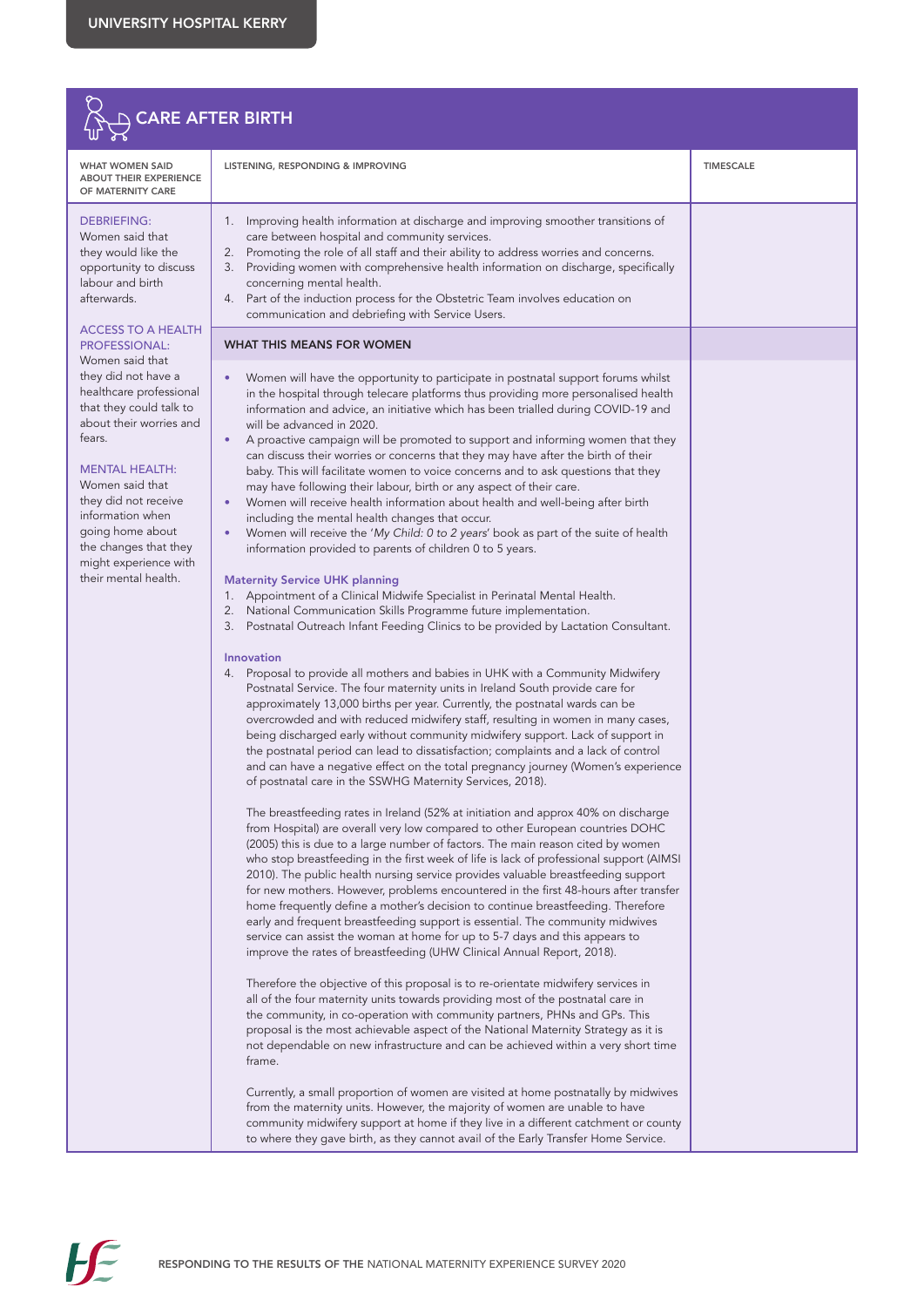

WHAT WOMEN SAID ABOUT THEIR EXPERIENCE OF MATERNITY CARE

#### DEBRIEFING:

Women said that they would like the opportunity to discuss labour and birth afterwards.

#### ACCESS TO A HEALTH PROFESSIONAL:

Women said that they did not have a healthcare professional that they could talk to about their worries and fears.

#### MENTAL HEALTH:

Women said that they did not receive information when going home about the changes that they might experience with their mental health.

LISTENING, RESPONDING & IMPROVING TIMESCALE

#### WHAT THIS MEANS FOR WOMEN

This situation pertains to all four units with an estimated 800 (2018 numbers) patients who are attending hospitals outside their natural geographic boundaries/ counties.

The hospital where the mother gives birth will securely transfer the information to the community midwives who are covering her local area and these community midwives will provide care until the mother and baby are discharged to the local PHN. The hospital records will be returned to the hospital of birth post-discharge.

The benefits of this project include a reduced length of stay in an expensive hospital bed, a reduction in costs associated with an inpatient stay, a reduction in infection rates and iatrogenic risks. There is currently a known significant reduction in readmission rates for both mothers and babies if the family are being visited at home by community midwives. Women are educated in hygiene, bathing, sterilizing, temperature control of the new-born, and management of their wound etc. Reduced re-admissions result in effective bed management and resource utilisation. The satisfaction rates, for women availing of community midwifery support, is exceptionally high, as women and their families receive individualised care with frequent visits and support in their own homes.

It would also address the areas for improvement which were the continuity of carer, provision of midwifery-led care and birthplace choices which arose from the 2017 survey which was aimed at examining Women's experiences of maternity care in the SSWHG carried out by Dr P. Leahy-Warren et al, UCC.

This proposal involves extending, enhancing and developing the current Community Midwifery Services that are offered ie. the Early Transfer Home Service initiative. So that women attending the hospital would have the possibility of availing of a postnatal visit in their own homes. This would address many of the ongoing issues for maternity services in terms of capacity, quality, cost effectiveness, efficiency, value for money and consumer satisfaction. Not to mention the large amount of evidence to support continuity of carer and this proposal further supports the National Maternity Strategy, Sláintecare and Making Every Contact Count. It is therefore designed to increase the number of women availing of Early Transfer Home Service. It espouses the notion of 'hospitals without walls' in the interests of safety for mother and baby:

- 5. Early Transfer Home Service implementation Quarter 4 2020
- 6. Outreach Midwifery-Led Clinic implementation Quarter 4 2020
- 7. Home-from-home Room development Quarter 4 2020
- 8. Water Immersion for pain relief in labour development Quarter 4 2020, implementation Quarter 1 – 2021.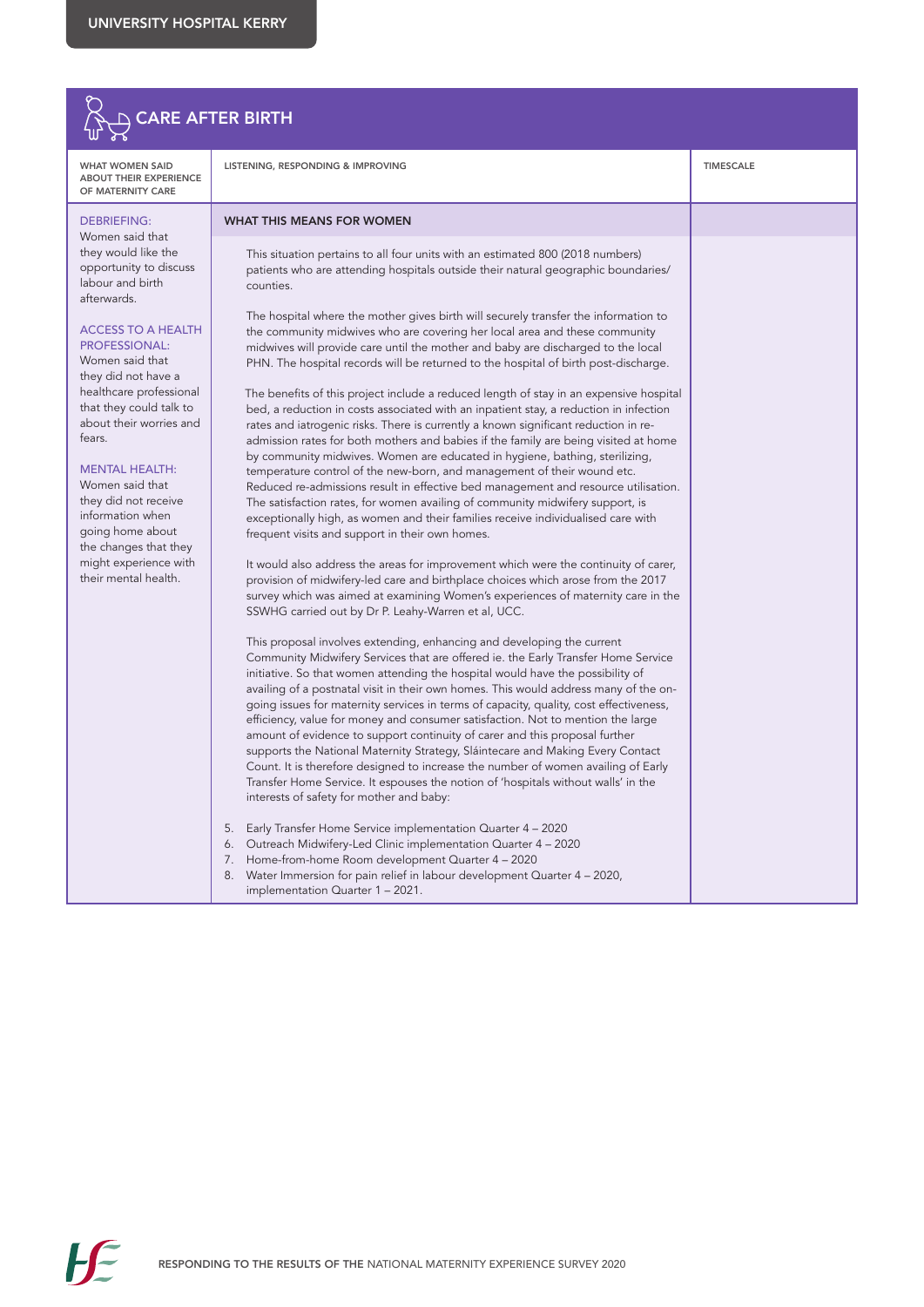$\circledS$ 

# SPECIALISED CARE

| <b>WHAT WOMEN SAID</b><br><b>ABOUT THEIR EXPERIENCE</b><br>OF MATERNITY CARE                                                                                                                                                        | LISTENING, RESPONDING & IMPROVING                                                                                                                                                                                                                                                                                                                                                                                                                                                                                                                                                                                                                                                                                                                                                                                                                | <b>TIMESCALE</b>                      |
|-------------------------------------------------------------------------------------------------------------------------------------------------------------------------------------------------------------------------------------|--------------------------------------------------------------------------------------------------------------------------------------------------------------------------------------------------------------------------------------------------------------------------------------------------------------------------------------------------------------------------------------------------------------------------------------------------------------------------------------------------------------------------------------------------------------------------------------------------------------------------------------------------------------------------------------------------------------------------------------------------------------------------------------------------------------------------------------------------|---------------------------------------|
| <b>EMOTIONAL</b><br><b>SUPPORT:</b><br>Women identified<br>the need to have<br>someone to talk to and<br>to provide emotional<br>support during this<br>difficult time of their<br>newborn baby being in<br>the Neonatal care unit. | University Hospital Kerry Maternity Services is currently implementing quality<br>improvement initiatives to address the woman and her partner's emotional support<br>needs whilst their baby is in the specialist care unit. The following initiatives are in place:<br>1. Health information is provided for all women and their partners about what they<br>can expect and how to cope when their newborn baby is admitted to the Neonatal<br>or Specialised Care Unit.<br>2. Social support networks - the Role of Irish Neonatal Alliance will be actively<br>promoted.<br>3. A proactive campaign is being promoted informing women that they can discuss<br>any worries or concerns that they may have whilst their baby is in the neonatal unit.<br>4. Chaplaincy services and PALS support is offered in the Maternity Services of UHK. | Work commenced in 2019<br>and ongoing |
|                                                                                                                                                                                                                                     | <b>WHAT THIS MEANS FOR WOMEN</b>                                                                                                                                                                                                                                                                                                                                                                                                                                                                                                                                                                                                                                                                                                                                                                                                                 |                                       |
|                                                                                                                                                                                                                                     | Women will know where they can access emotional support during a difficult time<br>٠<br>when their new baby is in the Neonatal or Specialised Care Unit.<br>Social support networks and community supports such as the Irish Neonatal<br>$\bullet$<br>Alliance will be shared with all women and families as appropriate.<br>Formal pathways are in place between Ireland South Women and Infant Directorate<br>٠<br>within the neonatal setting concerning the transfer of care.<br>Recruitment in Neonatal care since 2020<br>- 4 Consultant Pediatricians, with Clinical Lead Consultant Pediatrician.<br>- 4 newly appointed Neonatal Nursing staff.                                                                                                                                                                                         |                                       |
|                                                                                                                                                                                                                                     | <b>Maternity Service UHK plan</b><br>1. Advanced Midwife/Nurse Practitioner or Clinical Skills Facilitator in Neonatal care.<br>Communication skills to be facilitated for the multidisciplinary Neonatal team in line<br>2.<br>with the National Communication Healthcare Programme.<br>3. Antenatal Shared Care Messaging via Health-link for GP - project commenced.                                                                                                                                                                                                                                                                                                                                                                                                                                                                          |                                       |